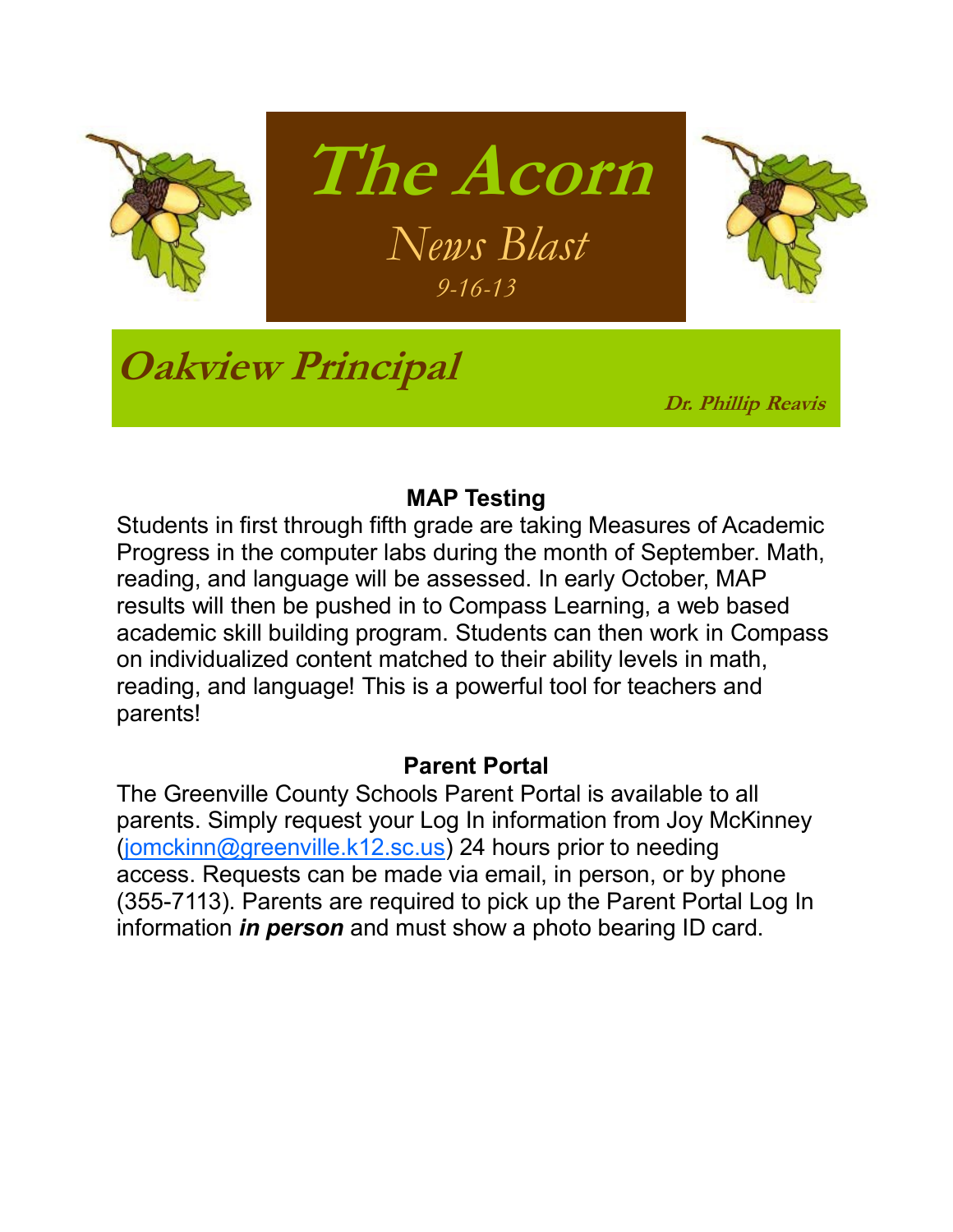**HOOTENANNY**

**Kimberly Bottzo, Kerry Fish, Blair Vana**

Mark your calendar for the biggest bash of the school year!!

### Friday, November 1 4:30 - 9:00pm

Hootenanny 2013 will once again feature:

- A carnival midway stuffed with rides and treats
- Bingo
- A fun zone with confetti eggs and silly string
- The Angry Owls game
- A cake-decorating contest in conjunction with the cakewalk
- Tissue-paper flowers

Plan to come early and stay for dinner on site, where you can choose from several food vendors including:

- Chick-fil-A
- Papa John's

This year all donations and volunteer sign-ups will be on Sign-Up genius. Click this link to sign up [http://www.signupgenius.com/](http://www.signupgenius.com/go/10C084CAEAD2FAB9-donations) [go/10C084CAEAD2FAB9-donations](http://www.signupgenius.com/go/10C084CAEAD2FAB9-donations) . And again this year, middle school students are able to volunteer to help too. Click here for those sign up options <http://www.signupgenius.com/go/4090445ADA823A75-middle> . Quick and easy!

Although Hootenanny's primary goal is to create an exciting and fun family night, it is also a top fundraiser for the PTA, so we need everyone's help to make it a success. If you have any questions, please contact Kim Botzo at [kabotzo@gmail.com](mailto:kabotzo@gmail.com). Don't forget to save the date! See you at the Hoot!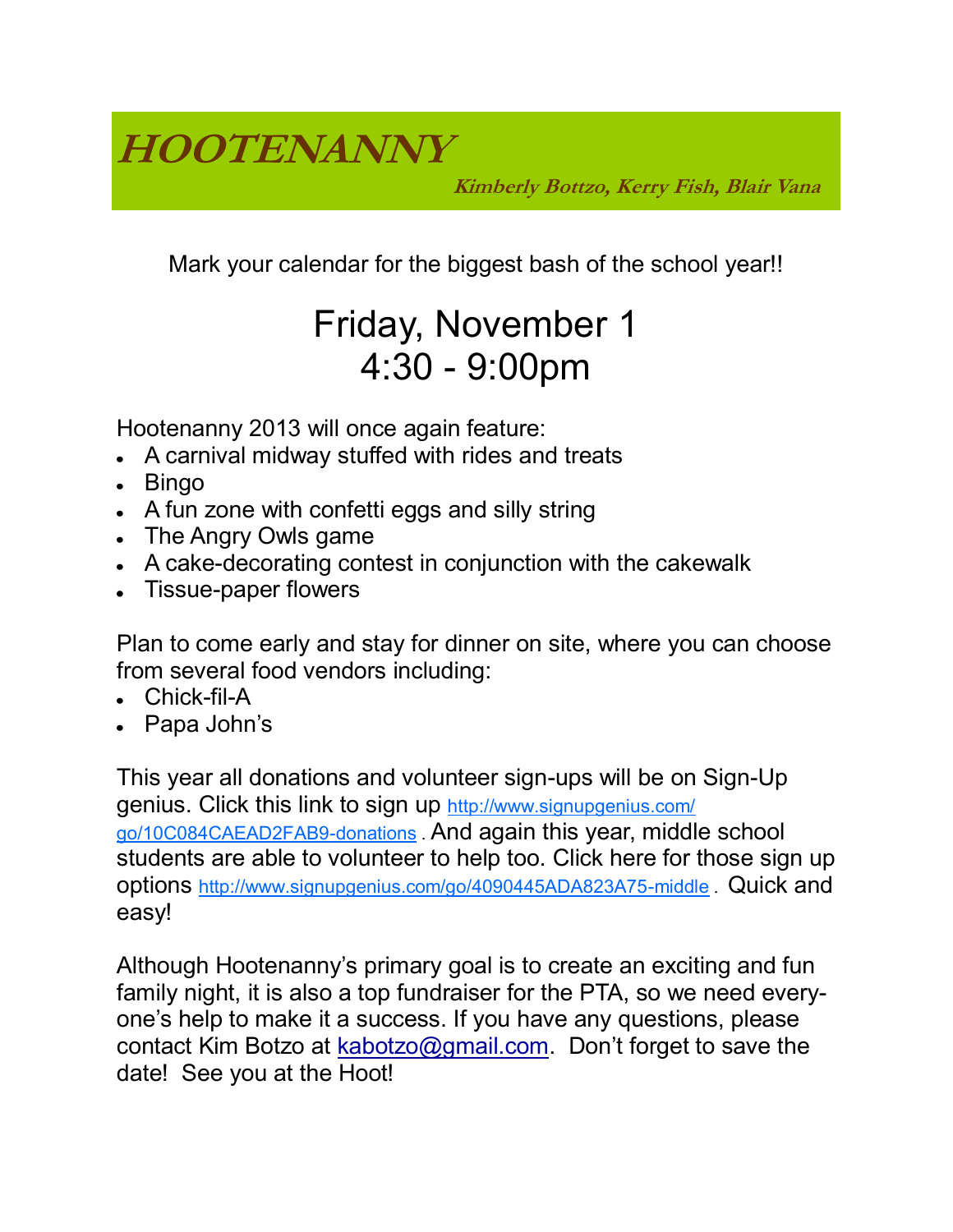## **New Opportunity for Dads!**

Are you a Dad? Do you have a great student? Then we're looking for Y-O-U!!

> Tuesday, October 1 6:00pm in the cafeteria (More details to follow soon)



### **Oakview PTA President**

 **Bethann Graham**

### **School Store**

The Oakview School Store is now OPEN! Whether you need a new pencil, eraser or just ran out of lead, the school store has it all. From spirit wear to fun school supplies, you'll find what you need each morning from 7:30 - 7:55 am. If you have any questions, please contact Tina Goumas at [tinagoumas@gmail.com.](mailto:tinagoumas@gmail.com) See you at the store!

### **Spirit Wear**

If you ordered a sweatshirt, be on the lookout for those to arrive home at the end of the month. T-shirts will be available at the school store for \$12.00 while supplies last. OES 2012-2013 T-shirts are now just \$3.00.